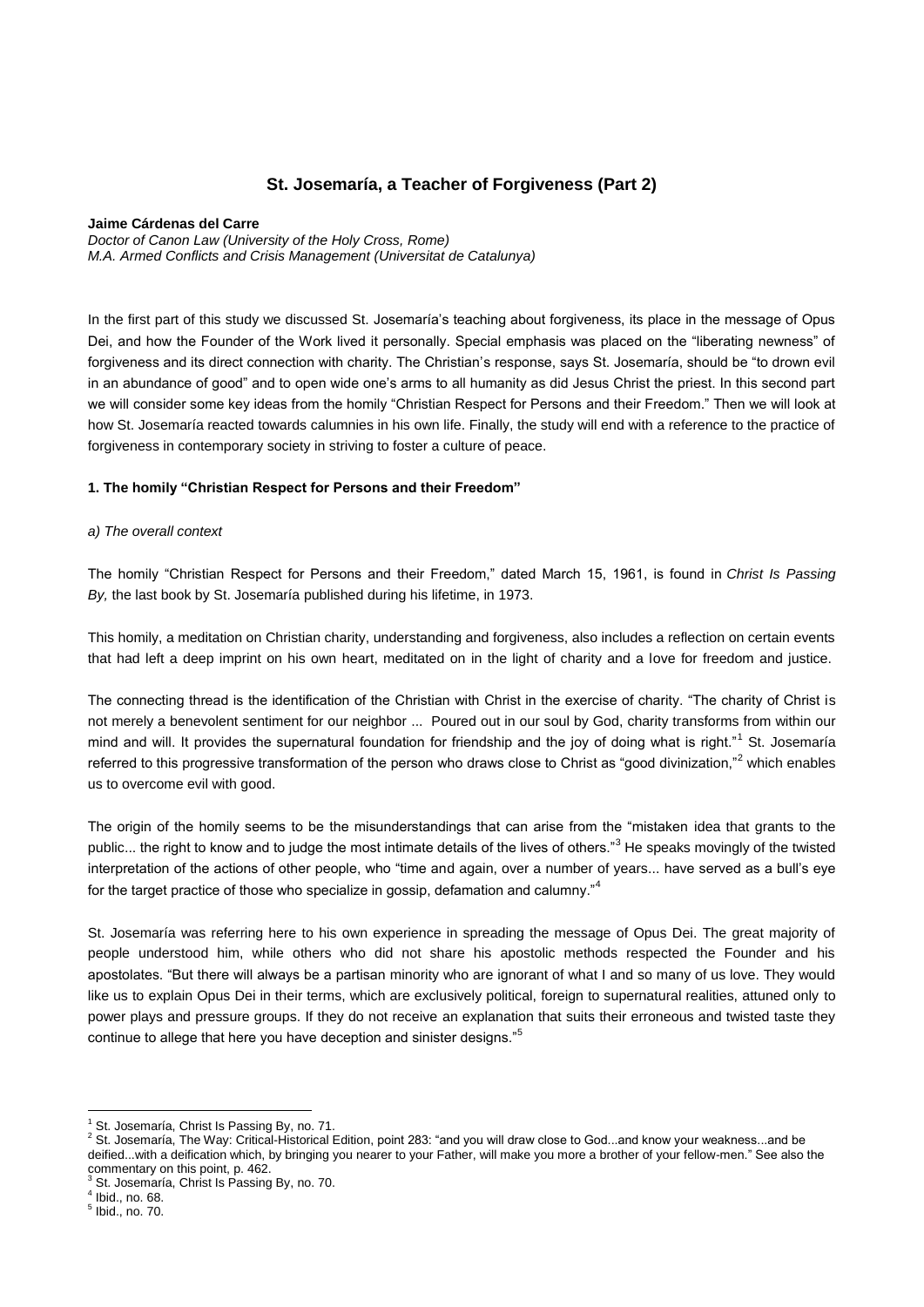The calumnies stemmed above all from two sources. First, the inability to understand the novelty of the message of the universal call to holiness in the middle of the world<sup>6</sup> and a certain jealousy regarding the Founder's apostolic work. <sup>7</sup> The second source was the tendency to confuse Opus Dei with a new political or pressure group, erroneously attributing to the Work the free actions of its members in their professional or political activity. $8$ 

It is in this context that he presents his view of Christian freedom and the right to protect one's own intimacy, and the harm done to both of these goods by others' calumnies. At the end, he returns to the connecting thread, charity. When love for God is present, there will also be love for neighbor, respect for each person. "Christian charity cannot be limited to giving things or money to the needy. It seeks, above all, to respect and understand each person for what he is, in his intrinsic dignity as a man and child of God."<sup>9</sup>

## *b) Freedom, the right to defend one's personal privacy and to be oneself*.

One of the central messages of St. Josemaría is the call to freedom:<sup>10</sup> the defense of the freedom of the children of God. God created human beings free and responsible, which in the context of society gives rise to pluralism. Thus understood, pluralism is a source of human richness.<sup>11</sup> But it can also be a source of conflicts, if there are attacks on freedom or if there is a lack of justice and charity. St. Josemaría insisted that we have to respect the intrinsic dignity and freedom of each person, and therefore the pluralism and legitimate differences that can arise.

The right to protect one's personal privacy, to not be forced to publicize one's private life, is indispensable to safeguard freedom of action. St. Josemaría spoke of the violation of this right and the need to defend it: "Faced with traders in suspicion who prey on the intimacy of others, we must defend the dignity of every person, his right to peace."<sup>12</sup>

In his defense of the right to protect one's privacy and reputation, he invoked the common ground of human dignity, where all persons meet independently of their beliefs. "All honest men, Christians or not, agree on the need for this defense, for a common value is at stake: the legitimate right to be oneself, to avoid ostentation, to keep within the family its joys, sorrows and difficulties. We are defending, no less, the right to do good without publicity, to help the disadvantaged out of pure love, without feeling obliged to publicize one's efforts to serve others."<sup>13</sup>

Calling oneself a Christian is no guaranty of acting out of charity: "We cannot be surprised that many persons, even those who think themselves Christians, act in the same way. Their first impulse is to think badly of someone or something. They don't need any proof; they take it for granted. And they don't keep it to themselves; they air their snap judgments to the winds."<sup>14</sup>

<sup>1</sup> <sup>6</sup> See Alvaro del Portillo, Immersed in God, p. 93.

<sup>7</sup> Peter Berglar points out: "During the forties, a small but very active group ... waged a campaign against Opus Dei and Escrivá. Hard to believe, but true, this opposition stemmed in large part from jealousy—a jealousy of the strong apostolic appeal this young spiritual family was exerting throughout Spain. From jealousy to envy is a small step, but a grave one, since it is a crossover from mere weakness to the vice of malice" Peter Berglar, Opus Dei: Life and Work of its Founder, Josemaría Escrivá, Scepter, New York, 1994, p. 179.

<sup>&</sup>lt;sup>8</sup> It was during this period that some members of Opus Dei began to have public prominence in social and political life. Those who were spreading calumnies claimed that Opus Dei was acting through these persons, following a political strategy. St. Josemaria confronted the situation decisively: "For more than thirty years I have said and written in thousands of different ways that Opus Dei does not seek any worldly or political aims, that it only and exclusively seeks to foster—among all races, all social conditions, all countries—the knowledge and practice of the saving teachings of Christ" (Christ Is Passing By, no. 70). On the teachings of St. Josemaría in regard to Christian formation and freedom in social and political matters, see Ángel Rodríguez Luño, Consciencia cristiana y cultura political en las enseñanzas de San Josemaría Escrivá de Balaguer. A conference given during the 46th Congress on Pastoral Questions, Secularismo y cultura de la fe, Castelldaura, 25 and 26 of January, 2011.

<sup>&</sup>lt;sup>9</sup> St. Josemaría, Christ Is Passing By, no. 72.

 $10$  For a fuller discussion of the relationship between freedom and apostolic mission, see Martin Rhonheimer, Changing the World: The Timeliness of Opus Dei, Scepter, New York, ch. 4, pp. 93-121.<br><sup>11</sup> Freedom is one of the central themes in the message of St. Josemaría. The well-known philosopher Cornelio Fabro wrote: "in perfect

harmony with the Second Vatican Council, the founder of Opus Dei sets forth, as the first good that has to be respected and fostered by Christians, precisely personal freedom; so that the primacy of freedom is not only recognized in doctrine, but lived in practice, also with respect to other people" Cornelio Fabro, "A Master of Christian Freedom," inL'Osservatore Romano, July 2, 1977.<br><sup>12</sup> St. Josemaría, Christ Is Passing By, no. 69.

 $13$  Ibid.

<sup>&</sup>lt;sup>14</sup> St. Josemaría, Christ Is Passing By, no. 67.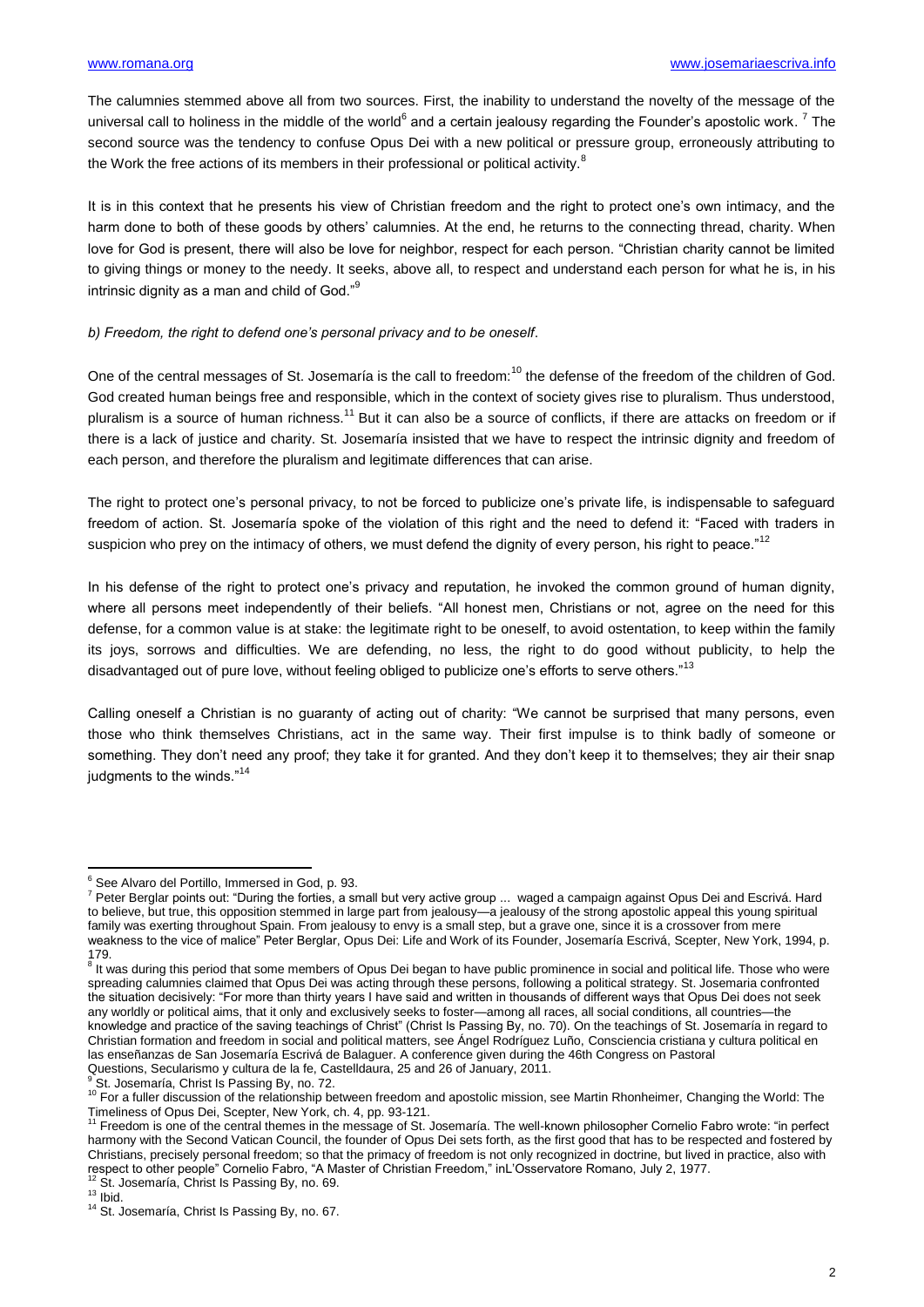The message of Opus Dei needs freedom as one needs oxygen to live. Since it proclaims the universal call to holiness through the sanctification of work, the family and social relationships, freedom is a prerequisite, the only atmosphere suitable for its message.

But not everyone can understand this radical Christian freedom. This failure to understand is also what lies at the origin of many calumnies. On a level visible to all, the first victim is the person's good reputation. On a deeper level, as St. Josemaría perceived, the true victim is the freedom and respect due to each person.

St. Josemaría was thus led to become an untiring defender of freedom: "You can bear out that I have spent my whole life preaching personal freedom, with personal responsibility. I have sought freedom throughout the world and I'm still looking for it, just like Diogenes trying to find an honest man. And every day I love it more. Of all the things on earth, I love it most. It is a treasure which we do not appreciate nearly enough."<sup>15</sup>

He then points to the widespread acceptance today of suspicion as the default attitude, the *presumption of the other person's guilt.* This acceptance has been aggravated by some people's misuse of the media, which have become at times true vehicles of injustice. The norm of suspicion seems to be gaining a foothold today in many aspects of personal, social and economic relationships, and trust is a declining value.

St. Josemaría writes: "Thus, for example, a familiar way of arguing assumes that everyone acts from motives that leave something to be desired. Following this gratuitous train of thought, one is obliged to pronounce a *mea culpa* over his own actions, to indulge in self criticism. And if someone does not sling a ton of mud upon himself, his critics immediately assume that, in addition to being a devious villain, he is also hypocritical and arrogant."<sup>16</sup>

The words of St. Josemaría resonate today with the same force and timeliness as back then,<sup>17</sup> pointing to the importance of grounding interpersonal relations on truth and charity, as the only way of generating trust in the social body.

### *c) Charity: from darkness to the light*

St. Josemaría then considers the reactions of the person offended, and how to confront calumnies with a Christian spirit, with an attitude of forgiveness. He describes how, by coming to know Jesus, one begins a path of personal transformation that leads to perceiving the dignity of each person, and consequently to a change in one's outlook and relationships. One begins to live the justice and charity that lead to respecting and loving all men and women, and showing it with deeds.

St. Josemaría compares the effect of charity to the passage from blindness to seeing with a new light. "Among those who do not know Christ, there are many honest persons who have respect for others and know how to conduct themselves properly and are sincere, cordial and refined. If neither they nor we prevent Christ from curing our blindness, if we let our Lord apply the clay which, in his hands, becomes a cleansing salve, we shall come to know earthly realities and we shall look upon the divine realities with new vision, with the light of faith. Our outlook will have become Christian."<sup>18</sup>

Considering the scene of the cure of the man born blind narrated by St. John.<sup>19</sup> he focuses on the persons who take part in the cure: Jesus, the disciples and the Pharisees. "Specifically, let us try to see that, when there is love of God, a Christian cannot be indifferent to the lot of other men. He must show respect in his dealings with all men. For he knows that when love shrinks, there arises the danger of thoughtlessly, mercilessly invading the conscience of others." <sup>20</sup>

**.** 

 $15$  Ibid., no. 84.

 $16$  Ibid., no. 69.

<sup>&</sup>lt;sup>17</sup> Today more than ever, due to the rapid spread of information (principally through television and the Internet), the gravity of calumny is even greater because it reaches many more people, as is its banalization or trivialization, due to its frequency and wide acceptance. 18 St. Josemaría, Christ Is Passing By, no. 71.

<sup>19</sup> See Jn 9:1-41.

<sup>&</sup>lt;sup>20</sup> St. Josemaría, Christ Is Passing By, no. 67.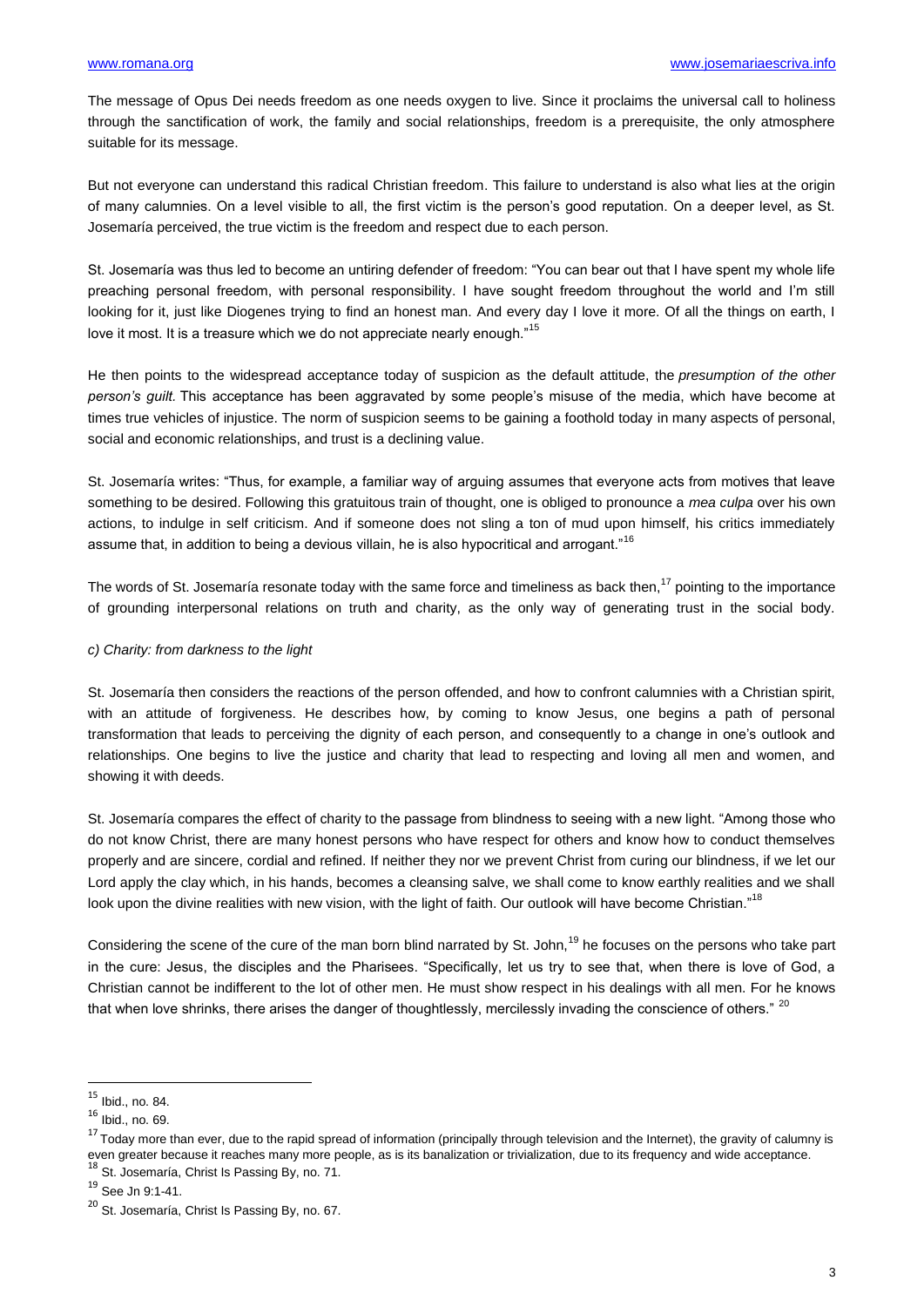Those taking part in the Gospel scene each look at the blind man from the perspective of their own heart. Jesus looks with eyes of mercy and wants to cure him; the disciples ask Jesus what sins were the cause of the man's blindness, those of the person himself or those of his parents, taking for granted (as was habitual in the religious-cultural context of the time) that anyone suffering from a malady had done something wrong. The Pharisees, in turn, don't want to accept what their eyes are telling them, and try to "coerce" the reality, to make it conform to their own prejudices.

St. Josemaría describes the gradual transformation of the disciples through their contact with Christ, and the obstinate closure to God on the part of Pharisees. In the former we see how God's love truly transforms people, changing their way of relating to others. The latter, in closing their eyes to God's light, are unable to see the blind man as their brother, and expel him from the synagogue, for "this closed mindedness immediately affects our relations with others."<sup>21</sup>

Thanks to his contact with Christ, the blind man recovered his sight, while the disciples passed from darkness to the light: "As they come to know the Master better, and realize what it means to be a Christian, their thoughts are gradually tempered by understanding."<sup>22</sup> On their part, the Pharisees refused to let go of their blindness, convinced, like so many others, that whoever nurtures suspicions is right and is superior to others. Christ restored light to the blind man and transformed his disciples, but was unable to reach the Pharisees, respecting their freedom.

In the final section of the homily, St. Josemaría invites the reader to accept offenses with a Christian spirit, with the resolution "not to judge others, not to doubt their good will, to drown evil in an abundance of good ... Let us forgive always, with a smile on our lips. Let us speak clearly, without hard feelings, when in conscience we think we ought to speak. And let us leave everything in the hands of our Father God, with a divine silence ... if we are confronted with personal attacks."<sup>23</sup>

#### **2. Attitude in the face of calumnies**

We will now look at how St. Josemaría lived forgiveness in his own life and how he reacted to offenses against his own person.

The calumnies against him began when the Work, founded in 1928, was starting to become known during the thirties in Madrid.<sup>24</sup> After the Spanish civil war, the attacks became especially severe during the forties and fifties.<sup>25</sup> Among others, Bishop Pedro Cantero provides the following witness: "the violence of those calumnies and attacks was such that, if the Work had been something merely human, it would have been destroyed or left in tatters."<sup>26</sup> The attacks continued in the sixties and right to the end of his life in 1975.<sup>27</sup>

We want to focus on these events for several reasons:

First, the constancy of the calumnies and each new attack required St. Josemaría to live charity and fortitude in a heroic way. The testimonies of those who knew him and his writings show that his attitude in the face of the offenses was always one of charity. As Cardinal Bueno Monreal recalled, "here perhaps Josemaría found an opportunity to mature, growing in the heroic practice of charity."<sup>28</sup>

**.** 

 $^{21}$  Ibid., no. 71.

 $^{22}$  Ibid., no. 72.

 $23$  Ibid.

<sup>&</sup>lt;sup>24</sup> See Alvaro del Portillo, Immersed in God, p. 93.

<sup>25</sup> See Andrés Vázquez de Prada, The Founder of Opus Dei, vol. II, where this topic is treated at length, especially on pages 334-393. <sup>26</sup> Beato Josemaría Escrivá de Balaguer: Un hombre de Dios: Testimonios sobre el Fundador del Opus Dei, Palabra, Madrid, 1994, p. 79, testimony of Bishop Pedro Cantero. This book is a collection of testimonies from people who knew the Founder personally. The testimonies reveal the gravity of the calumnies and the attitude of St. Josemaría in confronting them.

See Alvaro del Portillo, Immersed in God, pp. 97-98.

<sup>&</sup>lt;sup>28</sup> Beato Josemaría Escrivá de Balaguer: Un hombre de Dios, cit., p. 23, testimony of Cardinal José María Bueno Monreal.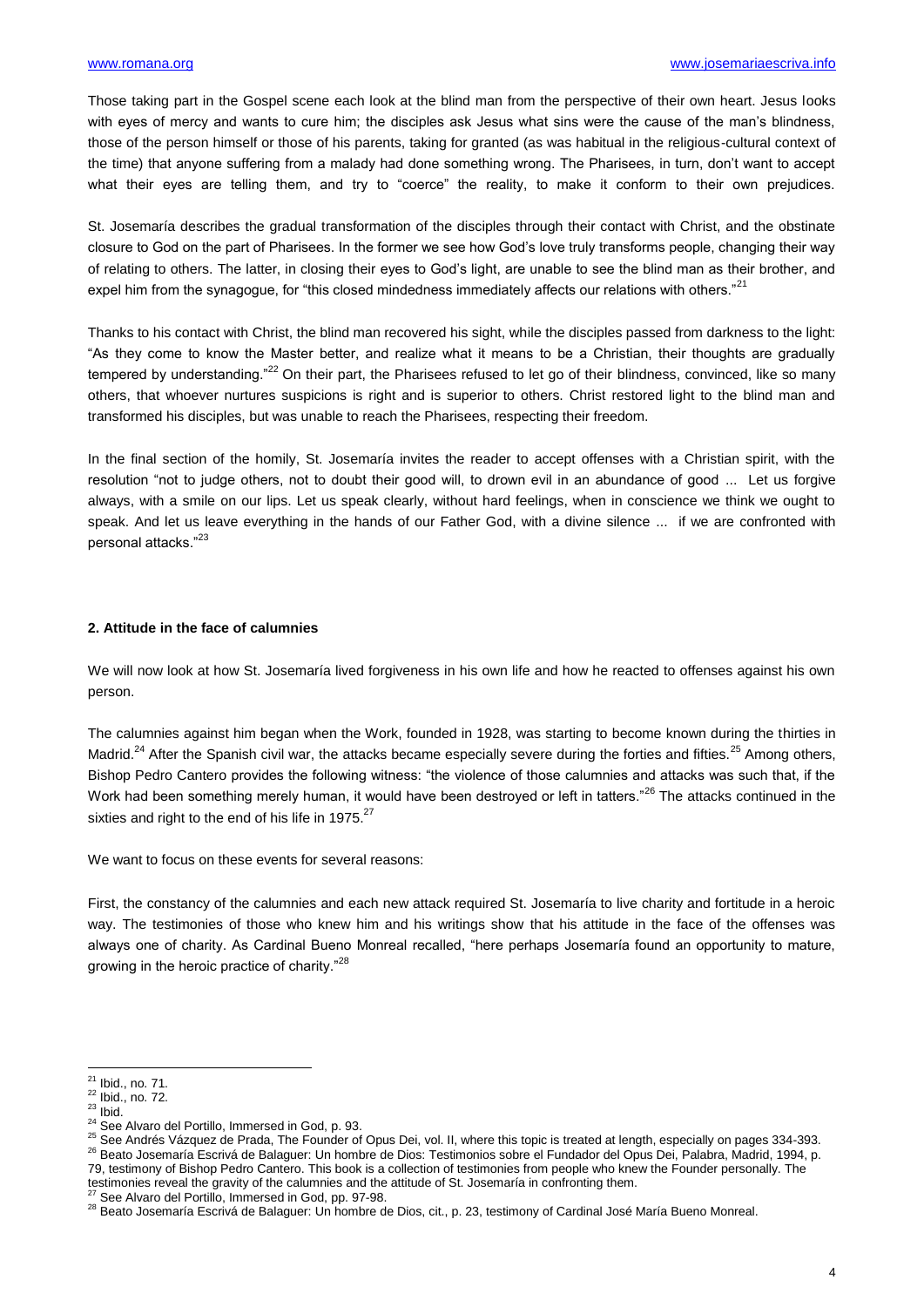Second, this entire period is linked to the foundational work of St. Josemaría: spreading the message of Opus Dei, explaining its spirit, protecting its charism and clarifying its canonical framework within the Church. The calumnies rose up as an obstacle to the expansion of the Work, yet at the same time were intertwined with that first expansion.<sup>29</sup>

The third reason is that the attacks frequently came from other Catholics, including churchmen who (even while disagreeing with his point of view, his apostolic methods, or his spirituality) should have treated him with charity. This fact made these attacks all the more painful, and quite different from those that occurred during the civil war, when he was persecuted simply for being a priest.

In fourth place, the especially offensive nature of calumny. Calumny, in seeking to damage a person's honor and reputation by spreading false accusations, is an offense against both justice and charity. Once activated by the aggressor, it unleashes damage whose effects escape from his control and take on a life of their own, propagated like a metastasis invading a healthy body. The calumny is repeated, and it is often accepted by others without checking its truth or falsehood. This repetition generates stereotypes and clichés that are very difficult to undo. As the Founder himself foresaw, even today residues of the calumnies unleashed during those years still endure. $30$ 

Another characteristic of calumny is its potential for psychological violence. Unlike other attacks, which last for a particular period of time and then cease, calumny can endure indefinitely over time, perpetuating the pain. This can produce in the person offended a true psychological torture, and result in a permanent tension.

Finally, we should point out that the rapid expansion of Opus Dei throughout the world shows that the immense majority of people understood the newness of Opus Dei's message: "Many thousands and millions of people throughout the world have understood this."31

#### a) *Humility*

The first attitude that we notice in St. Josemaría is the humility that characterized his entire response to the calumnies. The attacks on his reputation facilitated a progressive detachment from himself, already begun in the preceding years. God made use of the campaigns of defamation to lead him by the hand to humility, purification and identification with Christ in his suffering. Recalling a specific moment of special pain, at the beginning of the forties, he said: "There came a moment when I had to go one night to the Tabernacle... and say: Lord (and how much this cost me, since I am very proud, and the tears flowed freely) if you don't need my honor, why should I want it? Since then I don't give this any importance."<sup>32</sup>

Grounded on charity and humility, St. Josemaría summed up his response to these attacks in the following program: "forgive, say nothing, pray, work, and smile."<sup>33</sup>

### b) *Forgiving and praying*

**.** 

St. Josemaría strove to react to calumnies by always forgiving from the first moment<sup>34</sup> and praying for those who attacked you. Well aware of his human weakness and knowing that he was capable of "every horrible deed and

 $^{29}$  The calumnies are united to the first expansion because they had the indirect effect of helping make the message of Opus Dei reaching unforeseen persons and places.

<sup>30</sup> "The worst thing, surely, is that these twistings of the truth and this false way of interpreting as evil the most holy realities, will become rooted and embedded in the spirit of many people and perhaps in a whole generation. And they could be the cause of an incredible persistence in not recognizing the truth." Letter December 29, 1947/ February 14, 1966, no. 67, cited by Andrés Vázquez de Prada, El Fundador del Opus Dei, vol. II, p. 541.

St. Josemaría, Christ Is Passing By, no. 70.

<sup>&</sup>lt;sup>32</sup> Articles of the Postulator, cit., p. 124.

<sup>&</sup>lt;sup>33</sup> Alvaro del Portillo, Immersed in God, p. 98.

<sup>&</sup>lt;sup>34</sup> "Force yourself, if necessary, always to forgive those who offend you, from the very first moment. For the greatest injury or offence that you can suffer from them is as nothing compared with what God has pardoned you." St. Josemaría, The Way, no. 452. See the commentary on this point in The Way, Critical-Historical Edition, p. 623.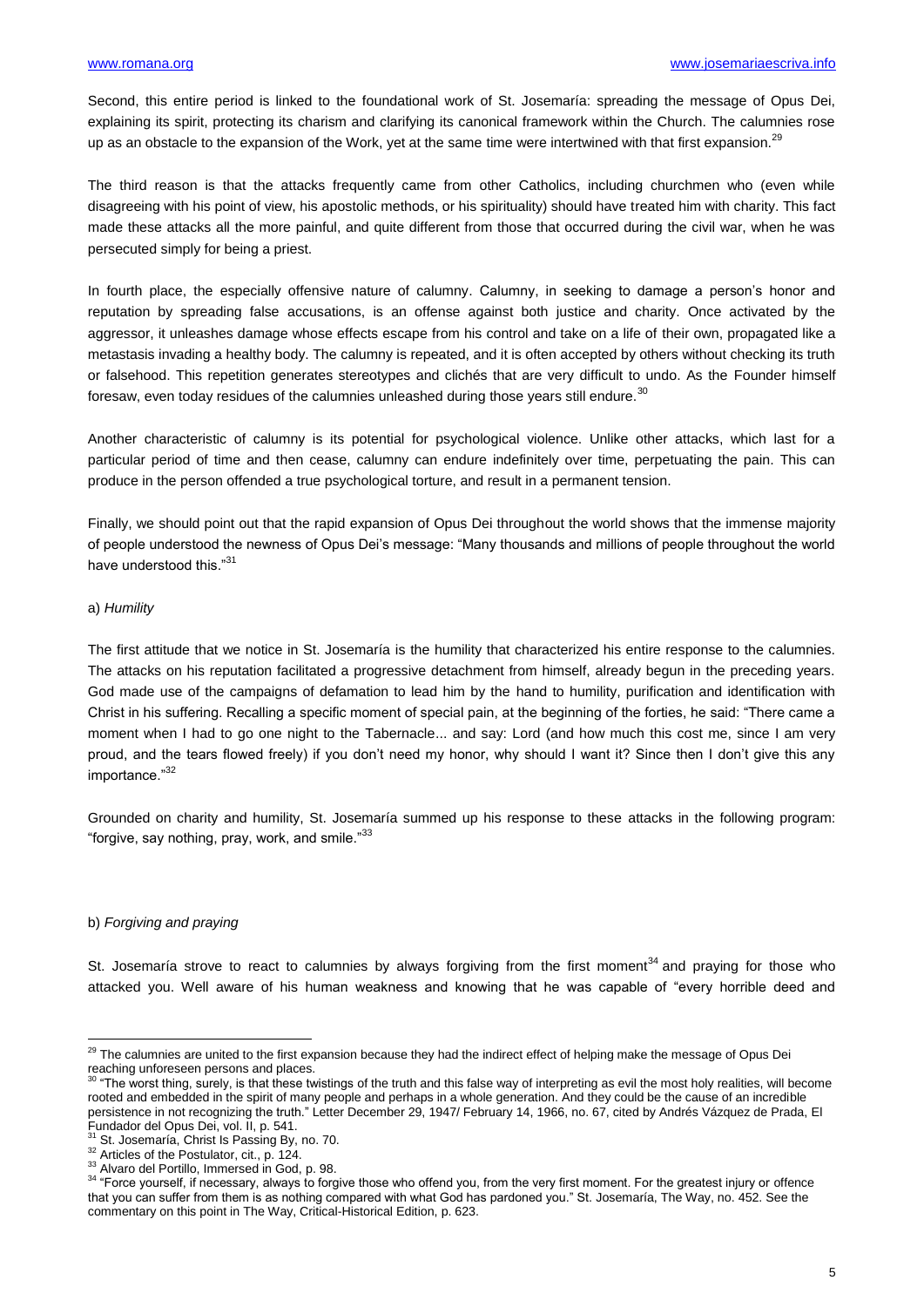mistake,<sup>35</sup> he realized that God was always forgiving him, holding out his hand to lift him up. And if God is always ready to forgive us like that, Christians should do the same, and always as well.

"I could see that his reaction to the attacks, some of which were quite brutal, was always supernatural and full of charity. But I would like to make clear that this wasn't in any sense a passive or stoic reaction. He reacted energetically, with a lot of prayer and mortification ... and with complete trust in God."<sup>36</sup>

The great quantity of calumnies could have made him bitter and distrustful, filled with cynicism. But thanks to the forgiveness that he always granted right from the first moment, these attacks only served to make him more understanding towards others. "In these and other similar circumstances, I never saw a reaction of resentment. He was not a man for that, but rather a person who understood, forgave, and forgot." 37

We can also mention here the testimony of Bishop Juan Hervás, the founder of Cursillos de Cristiandad. This prelate was the target of calumnies in the fifties of the last century. In the midst of that attack he had to travel to Rome, because he had been accused before the Holy Office. Since he was a friend of St. Josemaría, he took advantage of the trip to visit him.

Years later, in 1976, he recalled the saint's consoling words to him: "Don't worry, they are benefactors, because they help to purify us. We have to love them and pray for them.' He spoke very forcefully when he insisted on the need to love those who did not understand us, to pray for those who judged us without wanting to get at the truth. And he insisted on the need to pay attention only to the voice of the Church and not to the rumors of the street, and, with God's help, to keep our heart free of bitterness and resentment. How much good his words did for me! He was speaking about his own experience ... That advice carried great conviction because of the authenticity with which he himself had lived it, and continued living it then."<sup>38</sup>

As we have already seen, the decision to forgive brings with it a great freedom. This liberation, from the psychological point of view, is reinforced by the fact of praying for the aggressor: it displaces the center of attention from oneself to the other person.<sup>39</sup> We no longer see ourselves as the "victim," but put ourselves in the other person's shoes and perhaps come to understand that we too may have been at fault in the souring of that relationship. Praying for those who attack us also strengthens our decision to forgive and closes the doors on vengeance.

#### c) *A time to be quiet*

"And let us leave everything in the hands of our Father God, with a divine silence—'Jesus was silent'—if we are confronted with personal attacks, no matter how brutal and shameful they might be."<sup>40</sup>

St. Josemaría made a distinction between the calumnies that were directed against himself, and those aimed at the Church or Opus Dei.

If they were directed at himself, he didn't try to defend himself. He opted for the attitude of silence, imitating Christ in his Passion: "He, personally, never defended himself, imitating in an eminent way the example of our Divine Master: *Iesus autem tacebat.*" 41

 $\overline{a}$  $35$  St. Josemaría, The Way, Critical-Historical Edition, commentary on point 45, p. 240.

<sup>36</sup> A Man of God: Blessed Josemaría Escrivá, vol. 2, Scepter, London – New York, 1992, Testimony of Bishop Jose Lopez Ortiz, pp. 5-

<sup>26.&</sup>lt;br><sup>37</sup> Beato Josemaría Escrivá de Balaguer: Un hombre de Dios,Testimony of Fr. Silvestre Sancho Morales, O.P., p. 400. On "forgiving and forgetting," John Paul II has written. "This does not mean forgetting past events; it means re-examining them with a new attitude and learning precisely from the experience of suffering that only love can build up, whereas hatred produces devastation and ruin. The deadly cycle of revenge must be replaced by the new-found liberty of forgiveness" (John Paul II, Message for the World Day of Peace, January 1, 1997). Se also the Compendium of the Catholic Catechism, no. 595: "Even if it seems impossible for us to satisfy this requirement [of forgiving our enemies], the heart that offers itself to the Holy Spirit can, like Christ, love even to love's extreme; it can turn injury into compassion and transform hurt into intercession."

Beato Josemaría Escrivá de Balaguer: Un hombre de Dios, p. 202. Testimony of Bishop Juan Hervás Benet.

<sup>&</sup>lt;sup>39</sup> See point 802 of The Forge. After referring to those who do us harm as "benefactors," he says: "Pray to God for them: as a result, you will come to like them."

<sup>&</sup>lt;sup>40</sup> St. Josemaría, Christ Is Passing By, no. 72.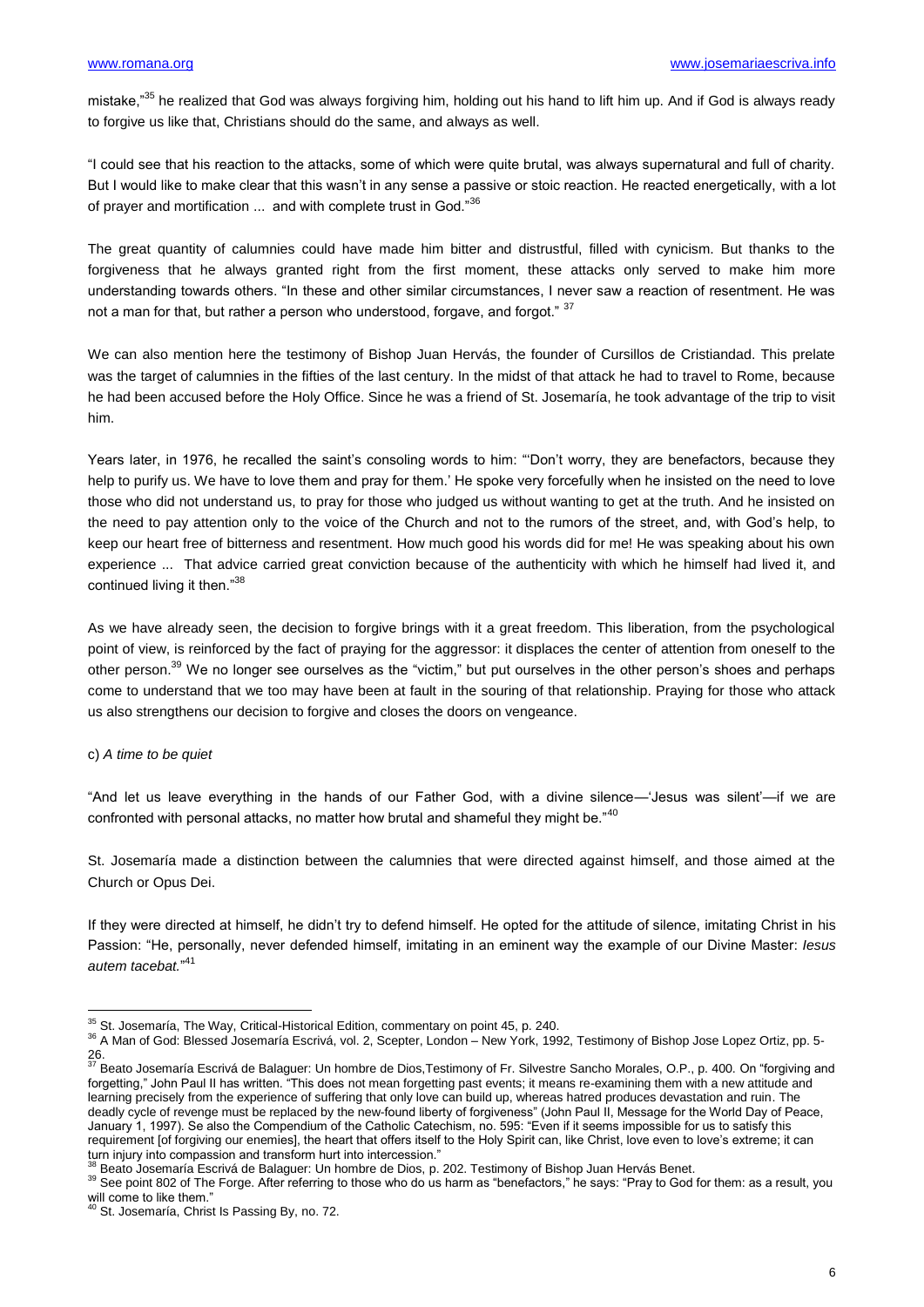In Jesus' silence we see his desire to accept all possible forms of human suffering, giving them a redemptive meaning. Here he seems to take on the suffering of those who are unable to defend themselves against injustice and violence often they are innocent persons, including children. Christ's silence gives a voice to those who have no voice. St. Josemaría wanted to identify himself with Jesus here as well, when he could have defended himself and had a right to do so.

St. Josemaría wrote in *The Way*: "Jesus remains silent. *Jesus autem tacebat*. Why do you speak, to console yourself, or to excuse yourself? —Say nothing. Seek joy in contempt: you will always receive less than you deserve. —Can you, by any chance, ask: Quid enim mali feci, what evil have I done?"<sup>42</sup>

The silence we are speaking of is an exterior silence. In his heart there would have been an intense dialogue with God, a progressive identification with Christ.

St. Josemaría kept silent about the defamatory campaigns against him throughout many years. Many specific episodes, with names and dates, went with him to the tomb.

He wanted to instill in his children the same way of acting, and asked the faithful of the Work who were the target of calumnies during the apostolic expansion not to speak about those events among themselves, so as to avoid the temptation of lacking charity towards the persons involved.<sup>43</sup>

#### d) *A time to speak*

1

"We will speak clearly, without rancor, when we think in conscience that we should speak."<sup>44</sup> His readiness to always forgive was far removed from the desire to avoid conflicts or to shirk pointing to errors out of a sentimental charity.

Therefore, when the attacks were not directed against himself, but against the Church or against Opus Dei, his sense of justice led him to intervene and speak to those responsible. St. Josemaría had a deep awareness of his responsibility before God that the foundational charism remain clear and not lose its integrity in being handed on. The calumnies against the Work placed in danger both the spirit and the very existence of the institution, above all in the first moments of its life.

Therefore, as founder, he saw himself with a debt of justice to come to the defense of the Work and of his spiritual children. In these cases, factors distinct from himself came into play: the charism of Opus Dei, the persons who had joined the new foundation and others who participated in its apostolates. "These were moments when unbelievably some persons wanted to destroy the Work or hinder its development. Josemaría employed all the means to make the truth clear and not leave anyone in error, since this was a requirement of charity. Afterwards, towards the persons involved, he always showed understanding. I never heard him speak badly of anyone."45

He distinguished between forgiveness, justice and the defense of the truth. Forgiving others does not mean renouncing the truth. He forgave those who calumniated him but he did not give up his right to defend and clarify the spirit of the Work. He wrote in 1961: "I have always tried to tell the truth, without pride or disdain, even if those who vilified me were uncouth, arrogant, hostile, bereft of a minimum of humanity."<sup>46</sup>

<sup>&</sup>lt;sup>41</sup> Beato Josemaría Escrivá de Balaguer: Un hombre de Dios, p. 104. Testimony of Bishop Laureano Castán Lacoma.

<sup>42</sup> St. Josemaría, The Way, Critical-historical Edition, point 671. See also the commentary, pp. 820-821.

<sup>43</sup> The persecution and calumnies broke out with great virulence in Barcelona, in 1941. In May of 1942, St. Josemaría wrote to the director of the only center of Opus Dei then existing in the city: "+ May Jesus bless my sons and watch over them. My dear sons: We should rejoice that our Lord has seen fit to treat us in a divine manner. What can I tell you? Be happy, spe gaudentes [rejoicing in hope]. Bear suffering with charity, with never a word against anyone; In tribulatione patientes! And be filled with a spirit of prayer—orationi instantes! [constant in prayer!]. My sons: the sunrise is already beginning to show, and what a harvest we will have in that blessed Barcelona, with the new day! Be faithful. I bless you. An embrace from your Father, Mariano." A letter to Rafael Termes Carreró, from Madrid, May 2, 1942, cited in Vázquez de Prada, The Founder of Opus Dei, vol. II, p. 346; for the events in Barcelona, pp. 342-360). St. Josemaría, Christ Is Passing By, no. 72.

<sup>45</sup> Beato Josemaría Escrivá de Balaguer: Un hombre de Dios, p. 56. Testimony of Bishop Abilio del Campo y de la Bárcena. Along the same lines, see Bishop Laureano Castán Lacoma, p. 104.

St. Josemaría, Christ Is Passing By, no. 70.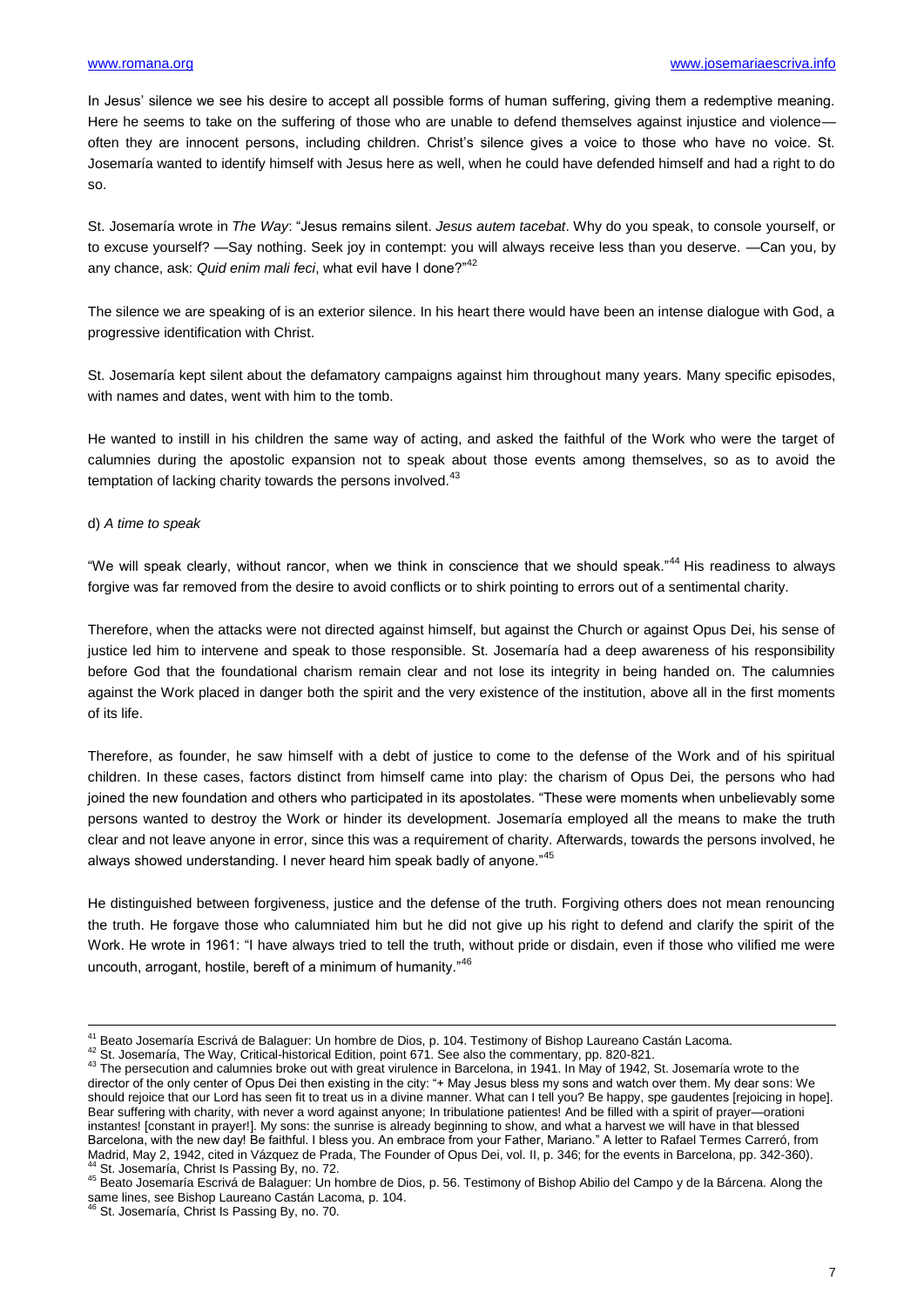Years later, in the 1970's, in moments of a grave crisis in the heart of the Church, St. Josemaría also gave an example of fortitude and love for the truth in defending publicly, before thousands of people, the Church and the Pope.<sup>47</sup>

### e) *Working and smiling*

One of the effects of calumny is its paralyzing power. It acts like a poison in the central nervous system of the soul. The victims, in seeing their reputation damaged, feel as though the earth were opening under their feet and they have no solid ground to stand on. They "do not know where to turn. They are frightened. They do not believe it is possible, they wonder if the whole thing is not a nightmare."<sup>48</sup>

Therefore, calumny is a formidable obstacle for someone trying to attain a noble goal, since the temptation is to give up. Together with the understandable dejection it brings, it gives rise to a fear of continuing to act, so as to avoid new attacks. The persistence of calumnies and their spread can also lead to doubts about one's own goals and the certainty of working for the good: "If so many people are opposed, including churchmen, might it not be I myself who am mistaken?" Truly it is difficult to put oneself in the place of a person who is calumniated, because of the suffering, fears, anxieties and doubts it can generate.

To respond by *working* overcomes the danger of paralysis that calumny can give rise to. Working helps to avoid sterile complaints, to not waste time criticizing one's adversaries or become obsessed with the calumny. As we have already pointed out, his response was never a passive one but a dynamic response, based on "complete confidence in God,"<sup>49</sup> of prayer and work. Working meant being able to defend the truth whenever necessary, and to transmit faith and confidence to his children, urging forward the development of the apostolates.

As Bishop Santos Moro testified: "I admired his patience and his determination to continue pressing forward without wavering, carrying out God's Will, with absolute trust in Him."<sup>50</sup>

This attitude showed immense faith in God and in the charism he had received, great charity in forgiving, firm hope that God would iron out the difficulties and, as fruit of these three virtues, fortitude, serenity, interior peace and joy.

Let us stop to consider joy, summed up in the word *smiling.* Smiling is a consequence of loving the will of God, who allows the unjust accusation.

Sadness and a lack of serenity and perhaps a lessening of confidence in God are the natural fruits of calumny, through the position in which it places its victim. St. Josemaría describes the pain wrought by calumny by recalling the "story of Susanna, that chaste woman, so falsely accused of wrong doing by two lustful old men ... How often does the trickery of those moved by envy or intrigue force many noble Christians into the same corner? They are offered only one choice: offend our Lord or ruin their reputation. The only acceptable and upright solution is, at the same time, highly painful. Yet they must decide: 'Let me rather fall into your power through no act of mine, than commit sin in the Lord's sight' (*Dan* 13:23)."<sup>51</sup>

It is precisely for this reason that the witness of those who dealt with him during that period is so striking: "Even now I am amazed at being able to declare that I never saw him worried; that is to say, you would never have noticed that he might be passing through a difficult time. There is no doubt that his faith in God, his hope in the help of his heavenly Father and, consequently, his cheerfulness and good humor, allowed him not only not to lose his peace but to infect others with his enormous confidence that what God wanted would be fulfilled."<sup>52</sup>

**<sup>.</sup>**  $^{47}$  See Vázquez de Prada, The Founder of Opus Dei, vol. III, where he describes the apostolic trips throughout the Iberian peninsula in 1972, on pp. 457-469, and to South and Central America in 1974 and 1975, on pp. 496-537.

St. Josemaría, Christ Is Passing By, no. 68.

<sup>49</sup> A Man of God: Blessed Josemaría Escrivá, vol. 2, Scepter, London – New York, 1992, Testimony of Bishop Jose Lopez Ortiz, p. 5-26. <sup>50</sup> A Man of God: Blessed Josemaría Escrivá, vol. 2, Scepter, London – New York, 1992, Testimony of Bishop Santos Moro Briz, p. 6-9.

<sup>&</sup>lt;sup>51</sup> St. Josemaría, Christ Is Passing By, no. 68.

<sup>52</sup> A Man of God: Blessed Josemaría Escrivá, vol. 1, Scepter, London – New York, 1992, p. 2-17. Testimony of Cardinal José María Bueno Monreal.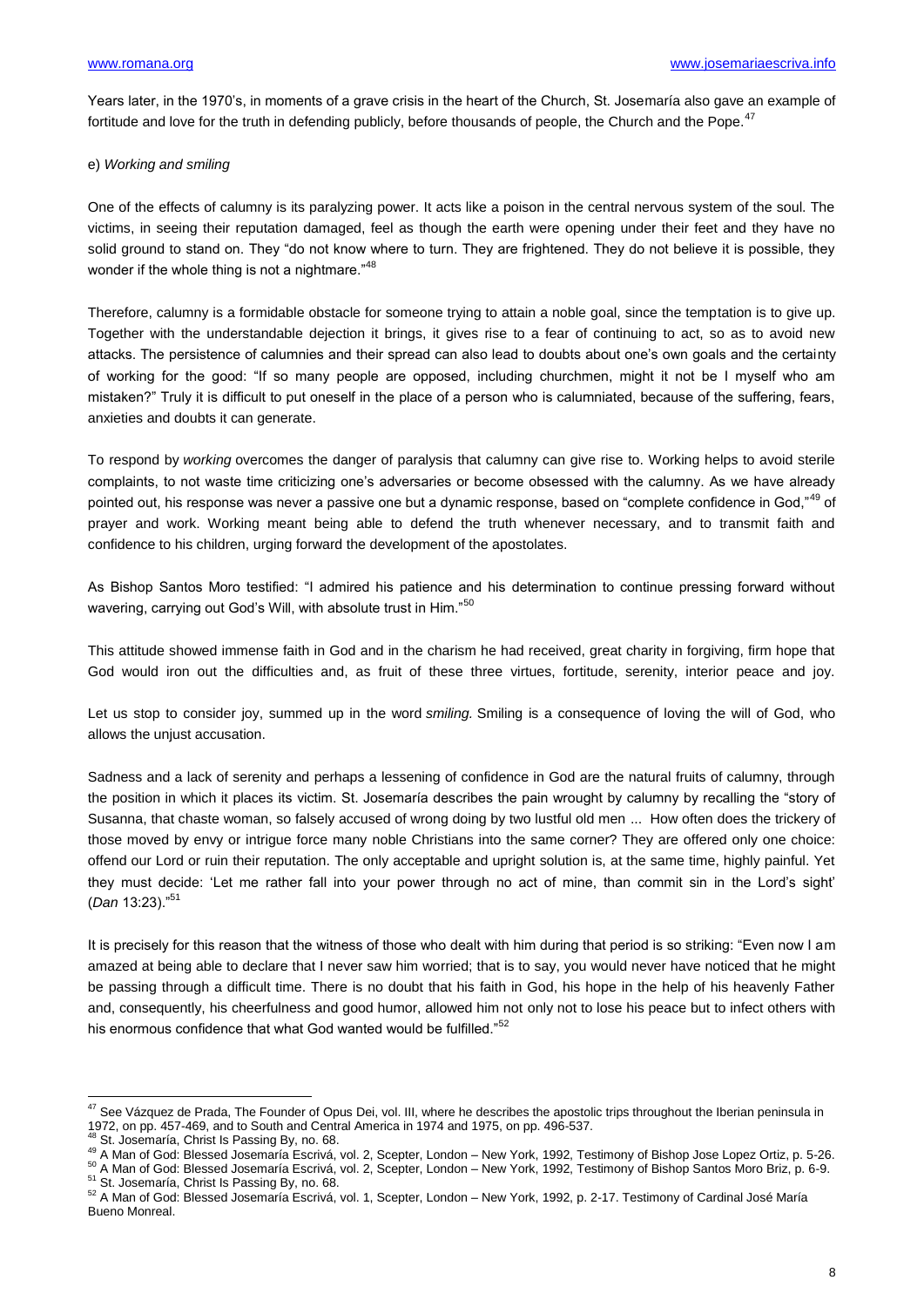The testimony of Archbishop Pedro Cantero is also very relevant here. "I am surprised to recall now that—no matter what happened—he never lost his characteristic smile. It was not the easy smile of a good natured person for whom everything is going well or who is not aware of what is going on. It was the external manifestation of his interior peace: the peace that comes from embracing, with all the strength of his heart, a cross whose dimensions none of us knows exactly. It was the joy and peace that come from hiding oneself in the wounds of our Lord: from accepting, when truly difficult situations arise, the will of our Father God, who wants to identify us with his Son on the Cross."<sup>53</sup>

### **3. Forgiveness and a culture of peace**

#### a) *Cultural parameters of forgiveness*

The message of forgiveness and its practice among Christians has greatly influenced Western culture and legislation. Nevertheless, the practice of forgiveness today confronts strong cultural currents that distort its nature and make it difficult to understand and, even more, to put into practice.<sup>54</sup>

Let us briefly consider three of these currents, focusing on their impact on forgiveness: relativism, individualism and hedonism.

For relativism, it is personal decision that determines the goodness or evil of one's acts, with no objective boundaries. This subjective perspective tends to excuse one's own actions and to blur and erase any guilt. Without the awareness of an offense there can be no guilt, and without guilt there is no need to ask for forgiveness.<sup>55</sup> Relativism leads to the "banalization of evil," which reinforces the absence of guilt and makes forgiveness meaningless. It hinders the possibility of sharing common principles by which we can recognize others as human beings, even when they offend us.

Individualism, in turn, by exalting the radical autonomy of the human person, also puts up strong barriers to the possibility of forgiveness.<sup>56</sup> Forgiveness in interpersonal relationships requires accepting the existence of a universal fraternity among all men and women as a key part of the truth about the human person in society.<sup>57</sup>

Individualism makes it difficult to put oneself in the place of another person. "The understanding of the great mystery of expiation is blocked by our individualistic image of man. We can no longer grasp substitution because we think that everyman is ensconced in himself alone. The fact that all individual beings are deeply interwoven and that all are encompassed in turn by the being of the One, the Incarnate Son, is something we are no longer capable of seeing."<sup>58</sup>

For anyone who has to forgive, individualism can lead to a distorted form of forgiveness, to granting it out of the desire for power over others, as though the destiny of the offender were in our hands and his liberation from guilt depended exclusively on us.<sup>59</sup>

The third current making forgiveness difficult today is hedonism, which leads to avoiding suffering at all costs. But forgiving is always a painful process. "Guilt is a reality, an objective force; it has caused destruction that must be repaired... Guilt must be worked through, healed, and thus overcome. Forgiveness exacts a price—first of all from the

(Hannah Arendt, The Human Condition, University of Chicago Press, 2nd ed., Chicago 1958, p. 237).

<sup>8</sup> Benedict XVI, Jesus of Nazareth I, pp. 159-60.

 $\overline{a}$ 

<sup>53</sup> Beato Josemaría Escrivá de Balaguer: Un hombre de Dios, pp. 79-80. Testimony of Bishop Pedro Cantero.

<sup>54</sup> See Zygmunt Bauman, Liquid Modernity: Contemporary Society and Its Fears, Cambridge, 2000.

<sup>&</sup>lt;sup>55</sup> "It seems to me that the core of the spiritual crisis of our time has its roots in the eclipse of the gift of forgiveness... the current moral discussion tends to free mankind from quilt, bringing about a situation in which the conditions for its possibility are never present" (Joseph Ratzinger, "Una compañia en el camino" La Iglesia: Una comunidad en camino, 5, 4, Ed. Paulinas, Madrid 1992, p. 90). <sup>56</sup> "Forgiving... enacted in solitude or isolation remains without reality and can signify no more than a role played before one's self"

The interdependence of all men and women can be seen on the natural plane, for example, in the so-called "Crimes against Humanity," where those that commit these crimes are viewed as offending not only a particular human being, or a particular juridical order, but all of humanity. The concept of universal fraternity is also found in the Ubuntu, a feature of the African vision of the world, better known today because of its influence on the transition of South Africa to a free society. See Desmond Tutu, Tutu, No Future without Forgiveness, Rider, London, 1999, pp. 34-36.

<sup>59</sup> See Jutta Burggraf, "Aprender a perdonar," in Dialogos Almudi,June 6, 2004.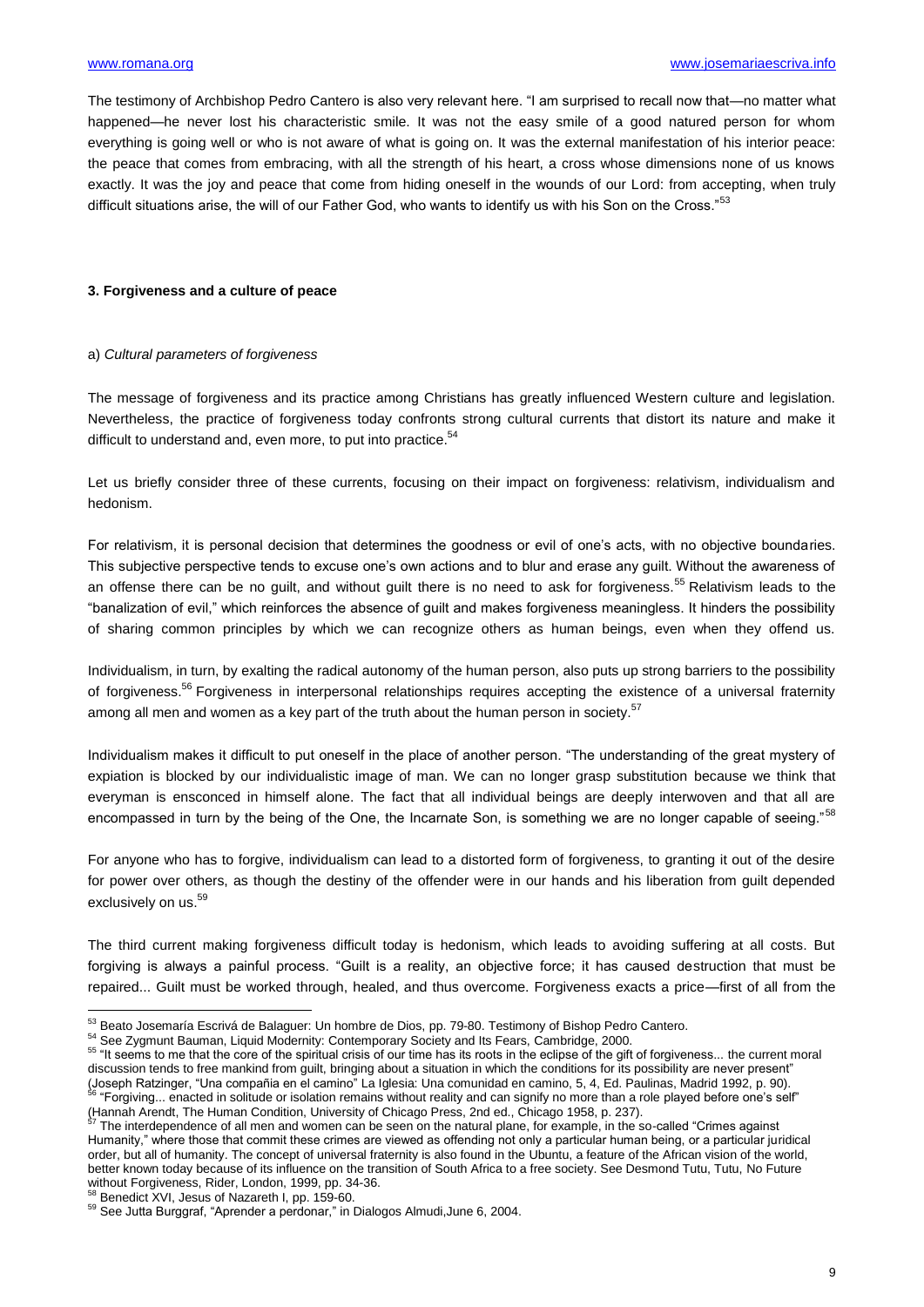person who forgives. He must overcome within himself the evil done to him; he must, as it were, burn it interiorly and in so doing renew himself. As a result, he also involves the other, the trespasser, in this process of transformation, of inner purification, and both parties, suffering all the way through and overcoming evil, are made new."<sup>60</sup>

Asking for forgiveness also has its price: expiation, $61$  the restoration of the order damaged by the offense and rediscovering the truth about oneself, betrayed by the offense committed. This is the process of acknowledgment of the truth, repentance, reparation, and the commitment to avoid new offenses.  $62$ 

There are no shortcuts to forgiveness. Trying to attain it, and freedom from the guilt entailed, without assuming the suffering involved, makes forgiveness difficult and also promotes the proliferation of a false forgiveness, <sup>63</sup> which simply perpetuates the wounds opened and prevents the closing of the cycle of offenses.<sup>64</sup>

The overall influence of these cultural currents is to create a society founded on self-interest, which is unable to understand the need for gratuitous acts, and therefore for forgiveness, the gratuitous act *par excellence*. As Benedict XVI insists, "the 'earthly city' is promoted not merely by relationships of rights and duties, but to an even greater and more fundamental extent by relationships of gratuitousness, mercy, and communion. Charity always manifests God's love in human relationships as well.<sup>"65</sup> The existence of gratuitous acts guarantees the genuineness of the love present in our own life and in society.<sup>66</sup>

#### b) *Learning how to forgive*

Forgiveness has to be practiced in one's daily life, in marriage, in the family,  $67$  in school, in one's friendships, at work, in all situations. Forgiveness should be a daily experience in one's "lifestyle"<sup>68</sup> as a Christian.

The *unity of life* that St. Josemaría preached, which is a call to consistency in Christian life, requires living forgiveness always and from the first moment. For if one fails to practice forgiveness in one's daily life, a small offense can quickly give rise to negative feelings and a lack of communication.<sup>69</sup>

It has sometimes been said that one needs to "learn to forgive."<sup>70</sup> But perhaps, since charity is the source of forgiveness, it would be better to say that one has to learn to love: to love God and, with his love, to love our neighbor, even if he offends us.<sup>71</sup> A person who doesn't forgive doesn't know how to love.

Nevertheless, there can be a real need to learn how to forgive, especially when the emotions unleashed are quite strong and the offense appears too great to set it aside. Then it may indeed be necessary to undergo a learning process: How does one forgive? What steps have to be taken? What needs to take place in one's own heart?

1

<sup>&</sup>lt;sup>60</sup> Benedict XVI, Jesus of Nazareth I, pp.158-59.

<sup>&</sup>lt;sup>61</sup> For an anthropological vision of expiation, see René Girard, I See Satan Fall Like Lightning, Maryknoll, NY 2001.

 $62$  From the point of view of the person offended, forgiveness has to be granted in an unconditional way. It is the offender who does not obtain the forgiveness granted (the freeing from his guilt) if he does not confront the truth and make reparation. When all he elements are present, the way is opened to reconciliation. Forgiveness thus facilitates the path to justice. See Compendium of the Social Doctrine

of the Church, USCCB Communications, 2005, no. 518.<br><sup>63</sup> See M. Lopez Guzmán, Desafios del perdon despues de Auschwitz: Reflexiones de Jankelevitch desde la Shoa, Madrid 2010, pp.

<sup>63-121,</sup> where the author provides an analysis of false forgivenesses.<br><sup>64</sup> "Guilt calls forth retaliation. The result is a chain of trespasses in which the evil of guilt grows ceaselessly and becomes more and more inescapable... . Guilt can be overcome only by forgiveness, not by retaliation" (Benedict XVI, Jesus of Nazareth I, p. 157).<br><sup>65</sup> Benedict XVI, Caritas in Veritate, no. 6.

<sup>&</sup>lt;sup>66</sup> In the sphere of social work, one should give primacy to justice, since "justice is the primary way of charity or, in Paul VI's words, 'the minimum measure' of it" (Benedict XVI, Caritas in Veritate, no. 6).<br><sup>67</sup> The family is the paradigmatic place for gratuitous acts. There young people can experience forgiveness and learn to ask for

forgiveness, to grant it, to overcome rancor and revenge, to love in a gratuitous way, to be understanding, to acquire a sense of justice, to respect others. There is a great need to strengthen the family, which is the foundation for learning love and forgiveness. 68 John Paul II, Message for the World Day of Peace, January 1, 1997.

<sup>69 &</sup>quot;Something similar can happen in our dealings with others: at first there is a small, cutting remark, and in the end people can end up cold shouldering each other, and living in an atmosphere of icy indifference" (St. Josemaria, Friends of God, no. 15).

 $^{\circ}$  See Robert J. Sternberg and Karen Sternberg, La naturaleza del odio (The Nature of Hate), Madrid, 2010, p. 258. <sup>71</sup> Christian forgiveness is never merely a technique. The Catechism of the Catholic Church, in explaining Christ's command to love others as I have loved you (Jn 13:34), teaches: "It is impossible to keep the Lord's commandment by imitating the divine model from outside; there has to be a vital participation, coming from the depths of the heart, in the holiness and the mercy and the love of our God."